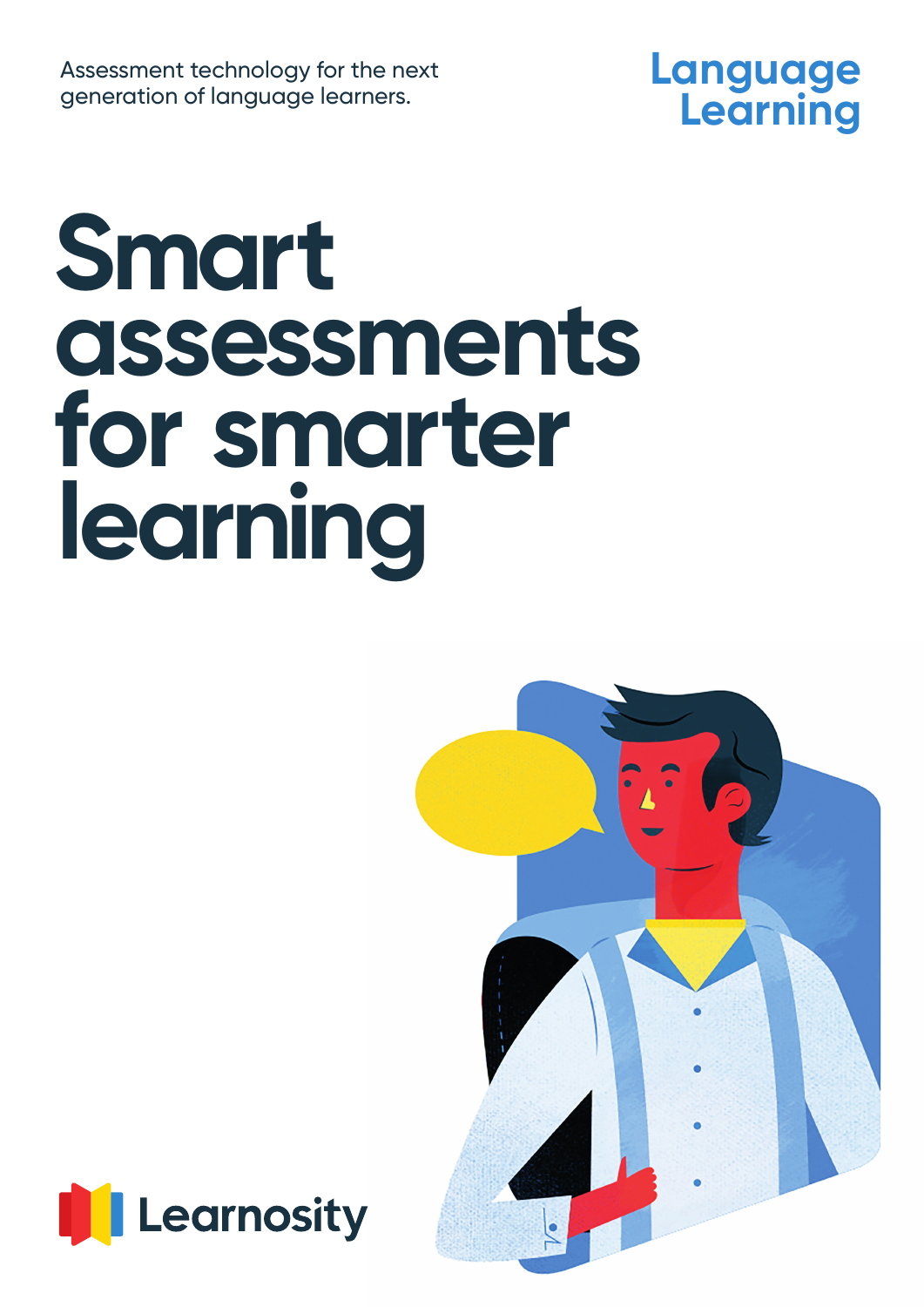### **Who we are**

Learnosity provides the assessment infrastructure powering more than 130 of the world's leading learning platforms and publishers. Serving over 40 million learners across the corporate training, adult and vocational learning, K-12, and higher ed markets, Learnosity's suite of cloud-based APIs enable cutting-edge assessments, faster time-to-market, and lower development costs. Learnosity is headquartered in Dublin, Ireland with a significant R&D team in Sydney, Australia, and a US office in New York.

**01** About Us and the contract of the contract of the contract of the contract of the contract of the contract of the contract of the contract of the contract of the contract of the contract of the contract of the contract **01** About Us





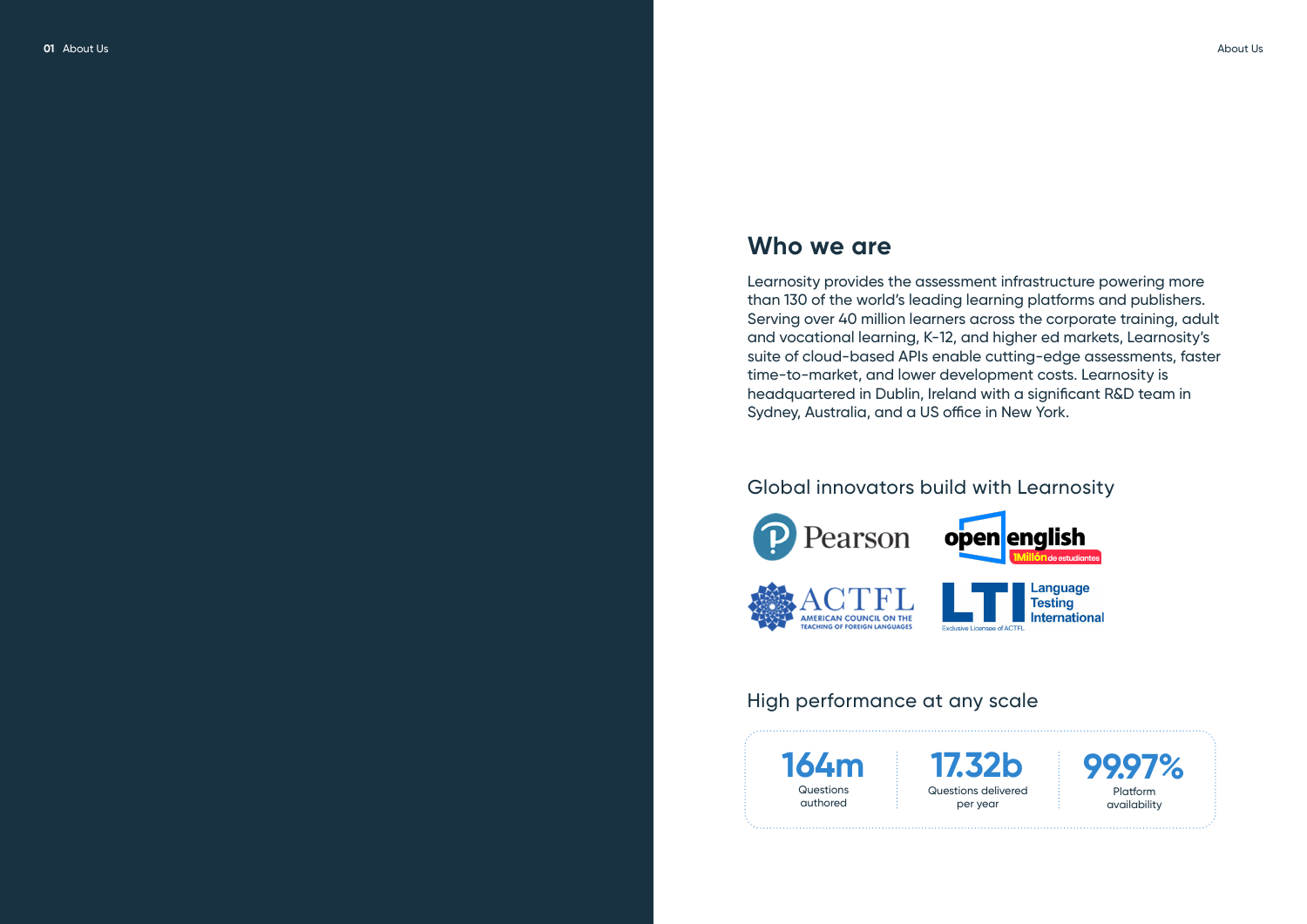### **Our expertise** Assessment building is a solved problem

Building high-quality learning products isn't easy. We've spent years developing a suite of powerful assessment tools that help simplify the process.

#### **Fully customizable**

Our flexible APIs give developers the scope they need to build any kind of assessment for any type of device.

#### **Ready for market**

Accelerate product development using powerful, polished, and reusable assessment components.

#### **Cost effective**

Using Learnosity dramatically reduces in-house development costs and the associated expenses of maintenance and hosting.

#### **Accessibility built-in**

All our products are designed with WCAG AA, ADA, and Section 508 guidelines in mind.

### **Reliable**

Consistent 99.97% platform availability and secure encryption means you can plan your assessments with confidence.

We've always focused on doing one thing better than anyone else – assessment. We've managed to do that by listening to customers and building what they want.

**Gavin Cooney** CEO & Co-Founder

> **80+** Employees in offices in New York, Dublin & Sydney

**50+** Dedicated & experienced engineers



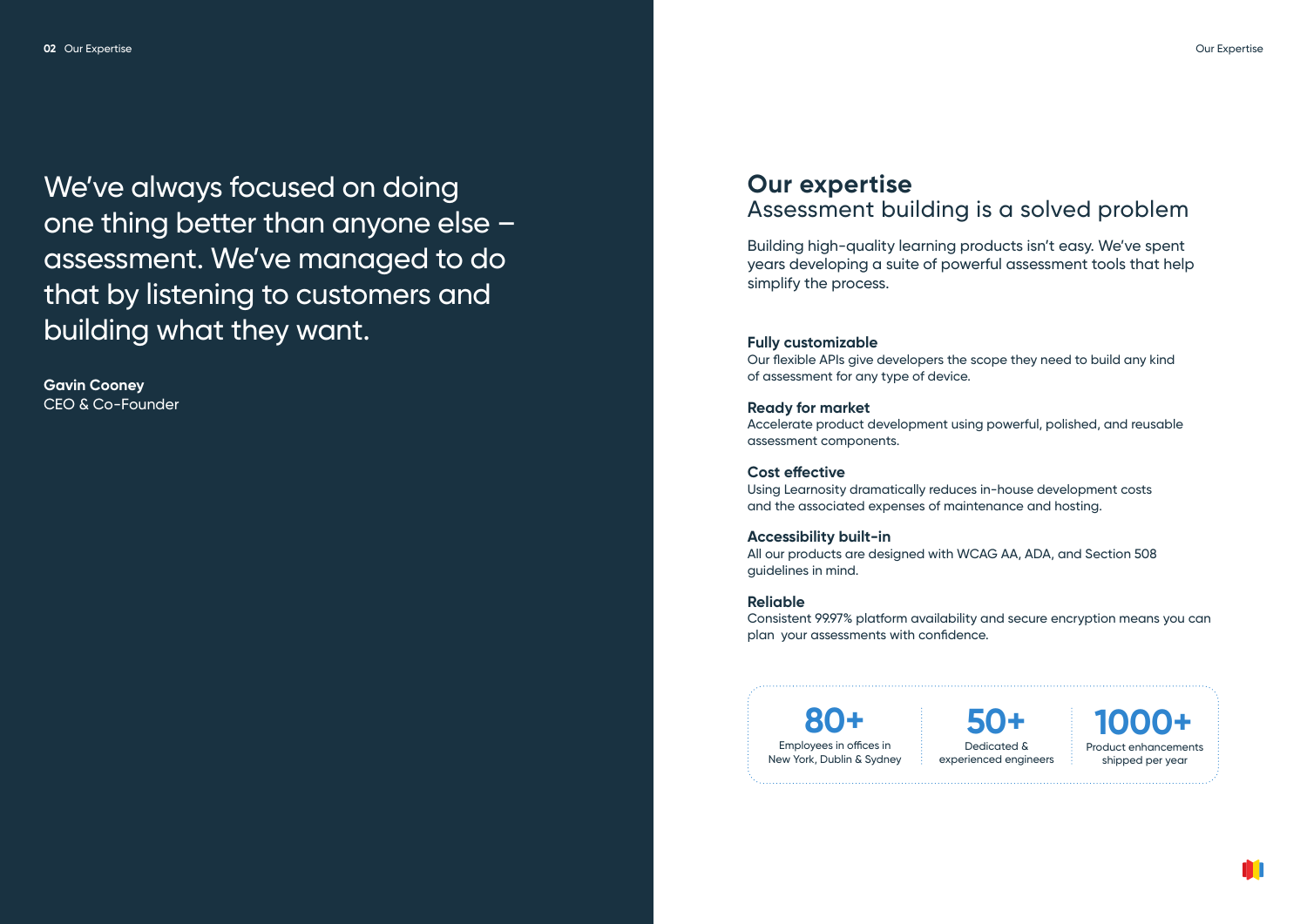### **How we help Language Learning** Superior language learning at your fingertips

Increase learner engagement, evaluate language competencies in unmatched depth, and customize the whole assessment experience.

#### **Fast-track content creation**

Give educators and professional content creators the tools to produce high-quality assessments that support video, real-time audio, and spoken-word responses.

### **Mobile-friendly assessments**

Bring language learning to life. Learnosity makes it easy for learners and educators to upload images, portfolios, or video files directly from their devices.

### **Identify performance patterns**

Stay on top of learner and content performance trends with in-depth reports and analytics that help you optimize the learning experience.

### **Nurture student engagement**

Offer fast, effective personal feedback by text, audio, ratings, and more. Encourage learner progress through hints, distractors, and sample answers.

### **Customize the learning experience**

Our API-based technology puts you in control so you can create bespoke assessment experiences for language learners.

# **Our products**

![](_page_3_Picture_14.jpeg)

![](_page_3_Picture_15.jpeg)

![](_page_3_Picture_17.jpeg)

![](_page_3_Picture_18.jpeg)

![](_page_3_Picture_19.jpeg)

# **Learnosity Analytics**

## **Learnosity Assessments**

## **Learnosity Questions**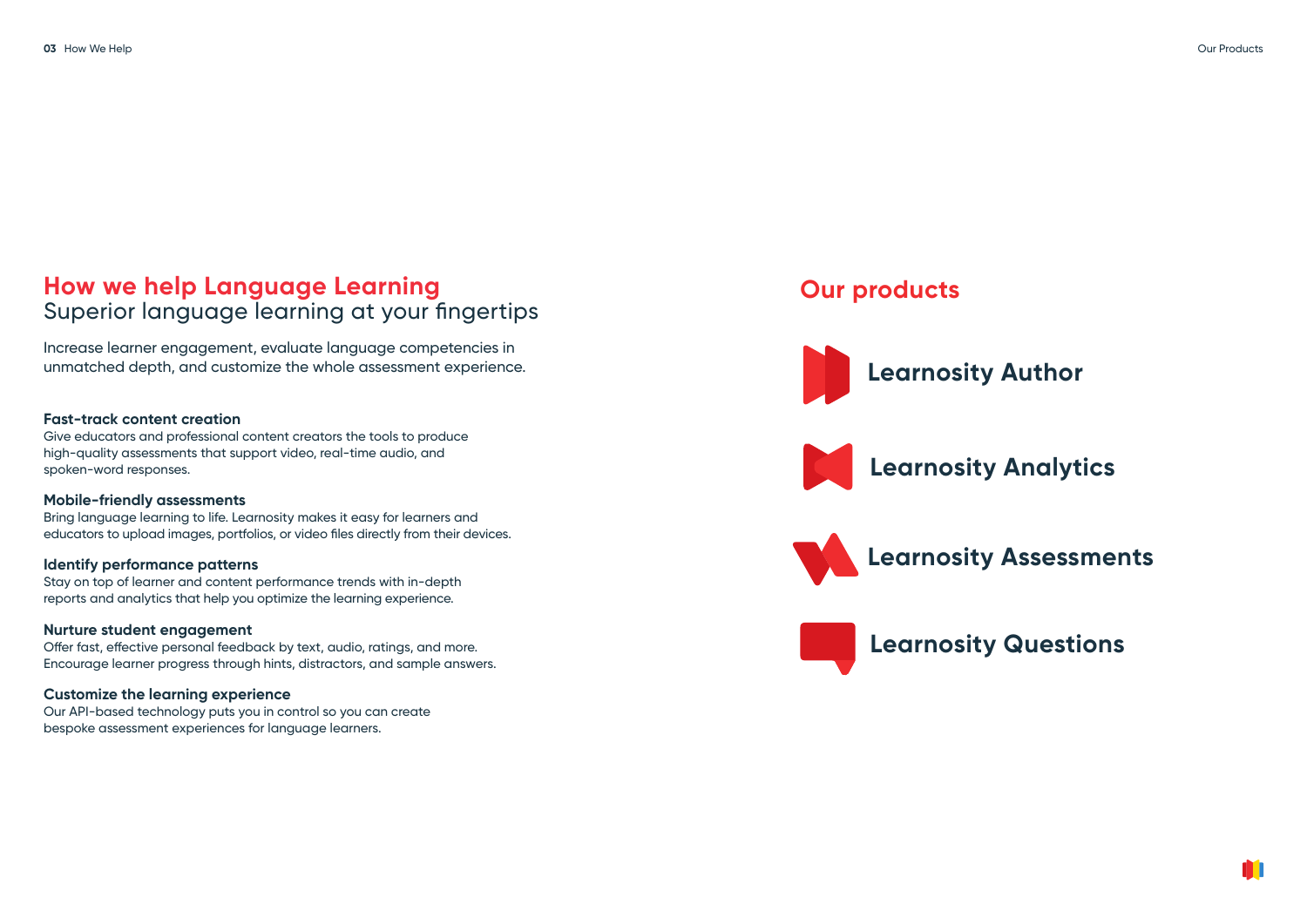### **Learnosity Author** An unrivaled authoring experience

Learnosity Author gives content creators the tools and features they need to easily compose, customize, and manage assessment content in any subject, at any level.

### Engage more learners, more easily

![](_page_4_Picture_1.jpeg)

# The implementation was quick, our content team found it easy to use, and our engineers never had to worry about uptime or response times.

**Chris Glick** Head of Product, Shmoop

![](_page_4_Picture_19.jpeg)

### **For Educators**

- **•** Purpose-built author interface simplifies the entire content creation process.
- **•** Fully customizable tailor layouts, or remove and add features as needed.
- **•** Embed video, audio, or interactive animations to your assessment content.
- **•** Easily categorize content for rapid organization, browsing, and retrieval.

### **For Professional Content Creators**

- Highly intuitive authoring experience helps save time and increase productivity.
- Easy-to-use WYSIWYG editor offers endless scope for customization.
- Default question templates allow for quick and easy content creation.
- Components seamlessly slot into any authoring platform for a fluid publishing workflow.

Learnosity Author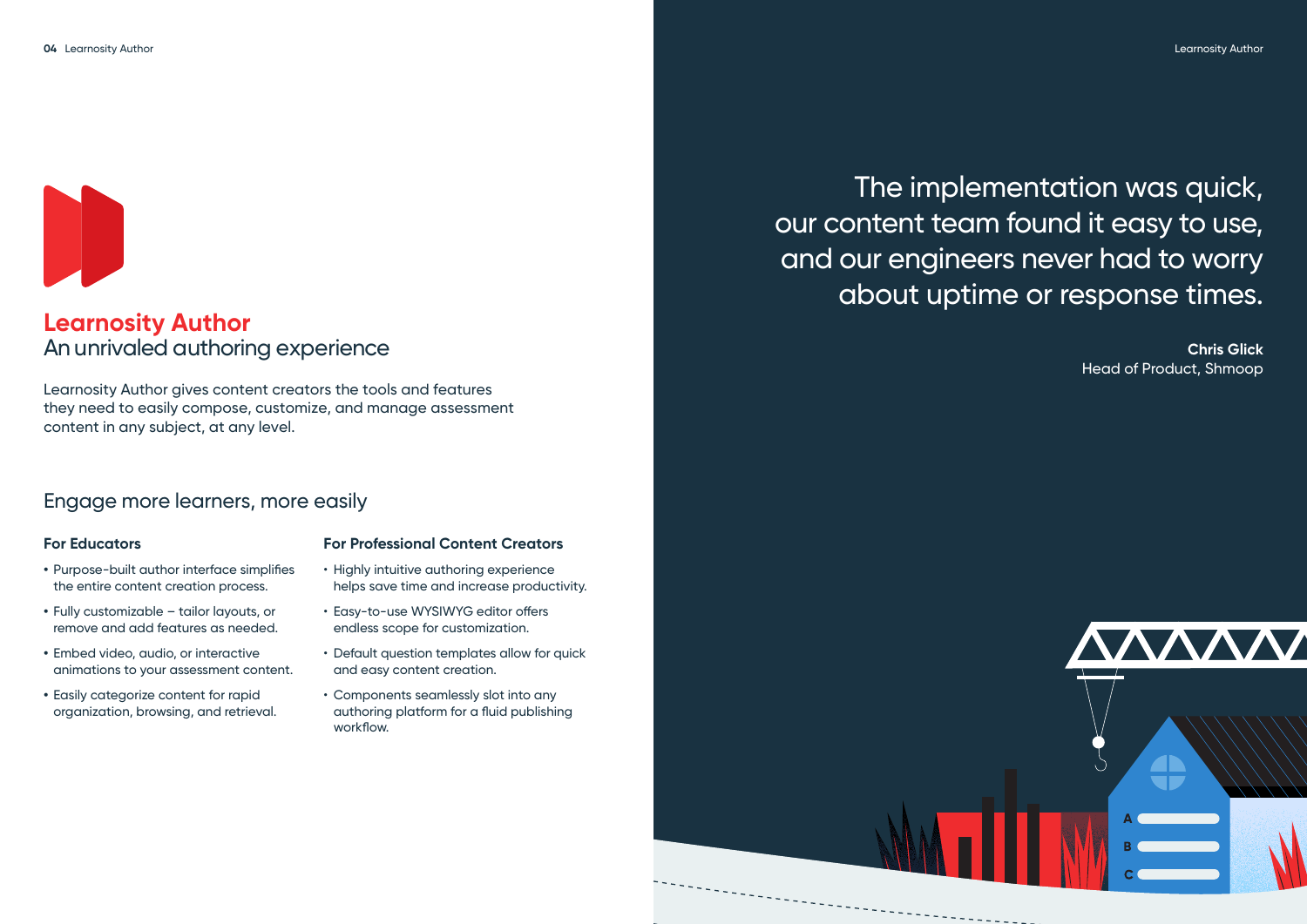![](_page_5_Figure_1.jpeg)

# Turn complexity into clarity

From tracking skills and progress to identifying points of difficulty, Learnosity Analytics plugs right into any web platform for immediate use, providing customers with a shortcut to a more effective learning product.

### How Learnosity Analytics helps

### **Give on-the-spot assistance**

Live progress reports let you keep tabs on how learners are doing in real time. Monitor, analyze, and respond to live learner interactions on every assessment.

#### **Performance summaries at all scales**

Easily set up key data touchpoints to summarize, explore, and compare a range of statistical measures across learner populations, from individual to class to district levels.

#### **Quickly identify learner needs**

Learning outcomes reporting lets you measure learner progress against specific curriculum requirements, making it easier to direct support to where it's most needed.

#### **Optimize the assessment experience**

Item analysis lets you see how learners are interacting with assessment content, allowing you to modify difficulty, layouts, and question types to improve the learning experience.

### **Build your own reports**

Style reports to suit your needs – select events, customize metrics, create visualizations, build your own user interface, or combine Analytics' rich report data into your own.

### **We're serious about data security**

Our clients' data is always theirs to own, access, and control. As custodians, we treat this data as if it were our own, employing high-security end-to-end encryption at rest and in transit. We do not share clients' data for any reason.

Learnosity Analytics

![](_page_5_Picture_20.jpeg)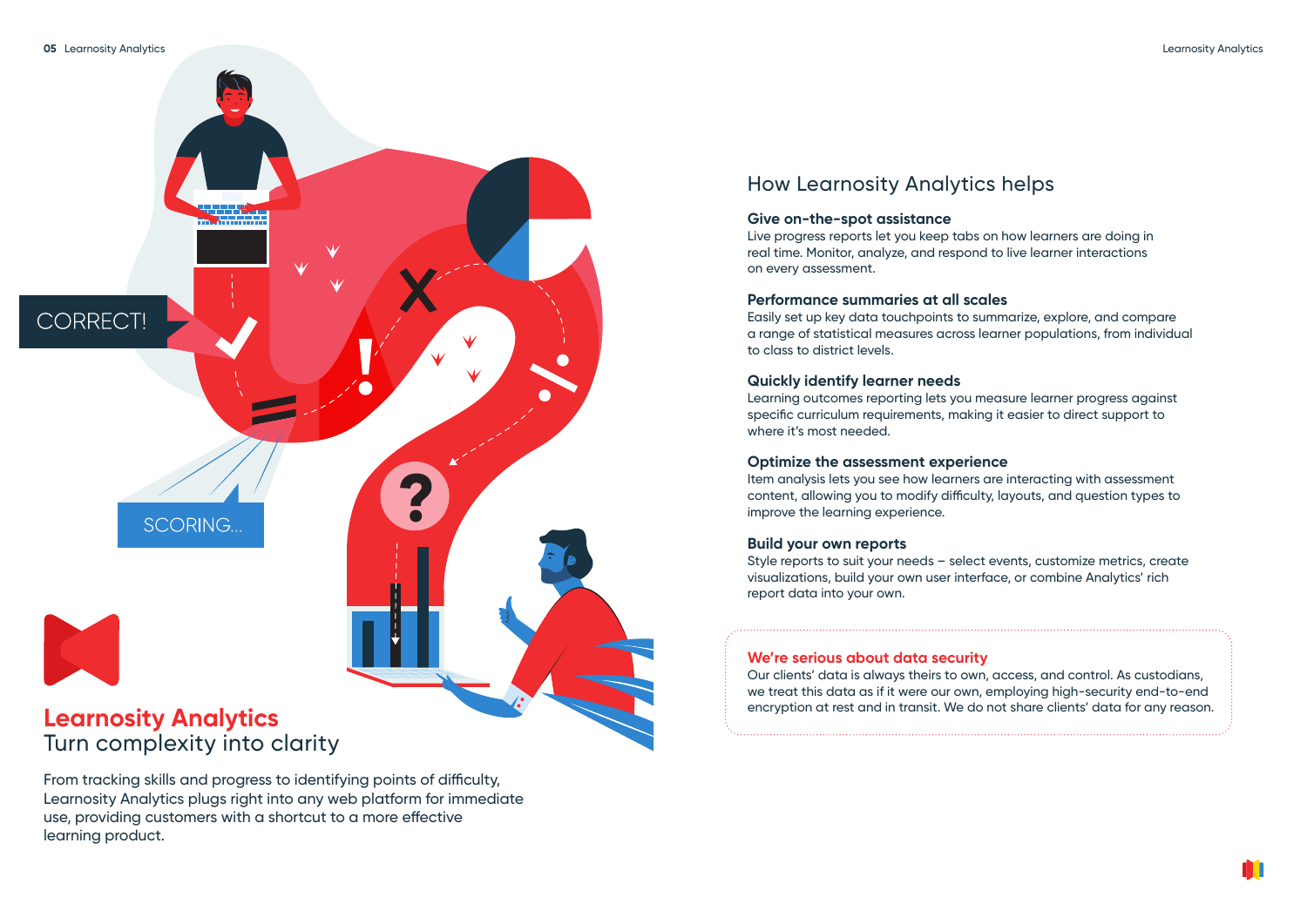![](_page_6_Picture_19.jpeg)

### **Learnosity Assessments** Build feature-rich digital assessments in less time

Whether building an LMS or looking to add an assessment engine to your learning product, Learnosity Assessments provides a range of built-in tools that helps developers hit the ground running.

### Key benefits

#### **Flexible test creation**

Control how assessments look, feel, and perform. Our configurable assessment UI lets you customize the assessment experience to create powerful yet practical interfaces for all kinds of users.

### **Deliver content your way**

Create a more engaging learning experience by seamlessly embedding standalone questions or entire assessments in your chosen environment – whether an app, learning platform, or ebook.

We wanted to have a partner that was staying on our level as we were innovating our products and we truly feel we have that with Learnosity.

### **Engage learners of all abilities**

Smart adaptive testing and branching keep assessments on the right side of challenging for all learners with question difficulty that automatically adapts to individual learner ability.

### **Guide learners to success**

With the ability to offer hints, distractors, sample answers, and personalized feedback, educators have more options to support their learners.

### **Accurate scoring at scale**

Enjoy flexibility in how answers are marked, from powerful automated scoring to traditional manual scoring.

**Chris Contini** OnCourse CEO

![](_page_6_Picture_3.jpeg)

![](_page_6_Picture_4.jpeg)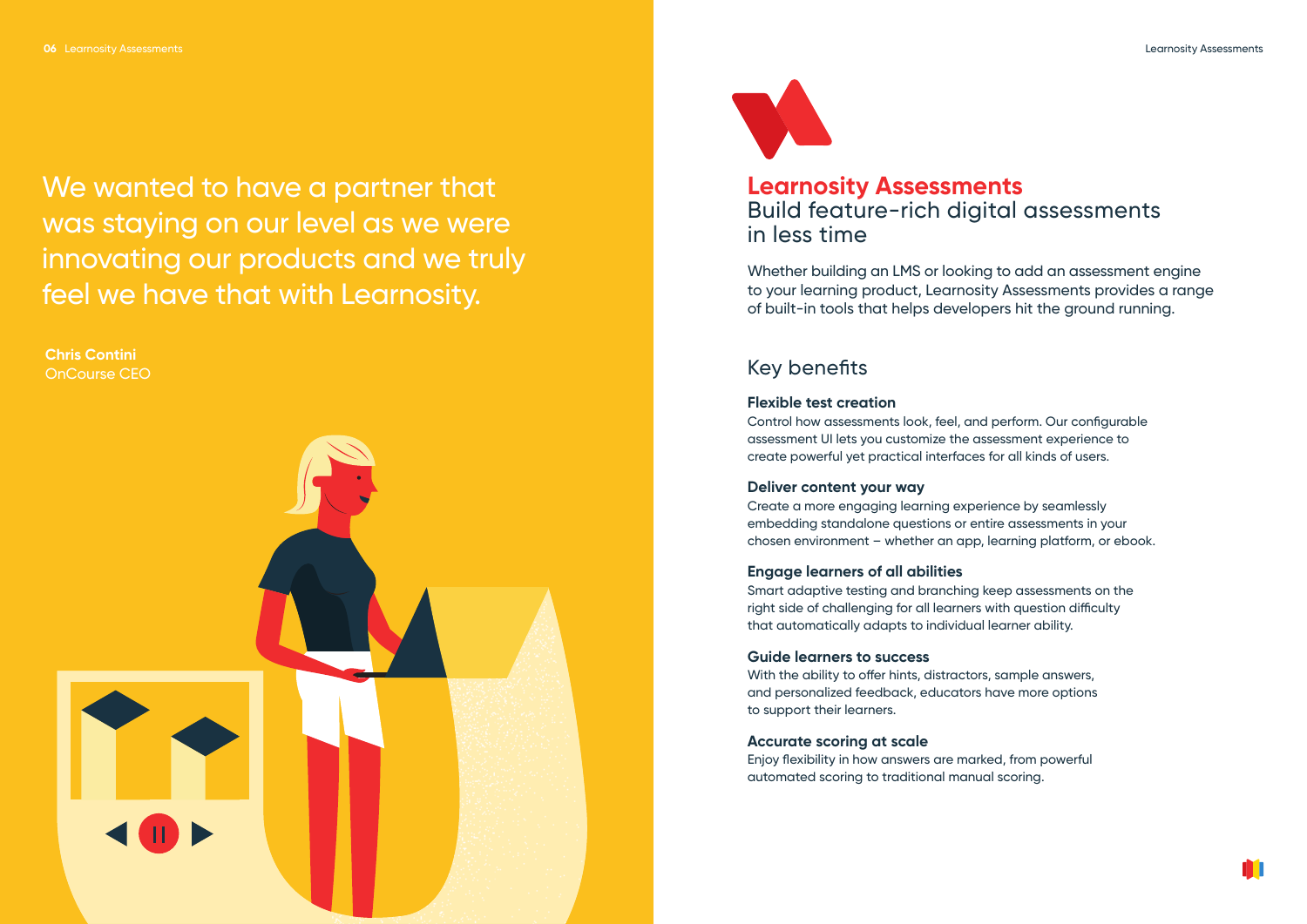### **Learnosity Questions** Always ask the right questions

There's no need to spend time and resources engineering complex question types because we've done it for you. With a broad range of interactive question formats to choose from, Learnosity Questions lets authors create and deliver in-depth assessment content across subjects at all levels with ease.

### Key features and benefits

### **Select the perfect question type**

From simple to sophisticated, our question types include MCQs, drag and drop, graphs and charts, chemistry, and much more. All questions are interactive, media-enabled, and mobile friendly.

### **Build your own question types**

Customize questions to suit your specific needs. Our flexible APIs make it easy for developers to produce tailored questions that seamlessly plug back into our product suite.

### **Fast-track student scoring**

With powerful automated scoring for most question types, our rule-based scoring engine instantly marks all your auto-scorable questions.

## **Pricing** Buy better to build better

We're big on adding value over cost because we know that when you grow, we grow. We offer transactional pricing so that you only pay for what you use. Building better always costs less when you buy better.

**10.03 billion**

Rich Questions delivered per year

# **For more**

visit Learnosity.com or get in touch with us at marketing@learnosity.com Pricing

![](_page_7_Picture_18.jpeg)